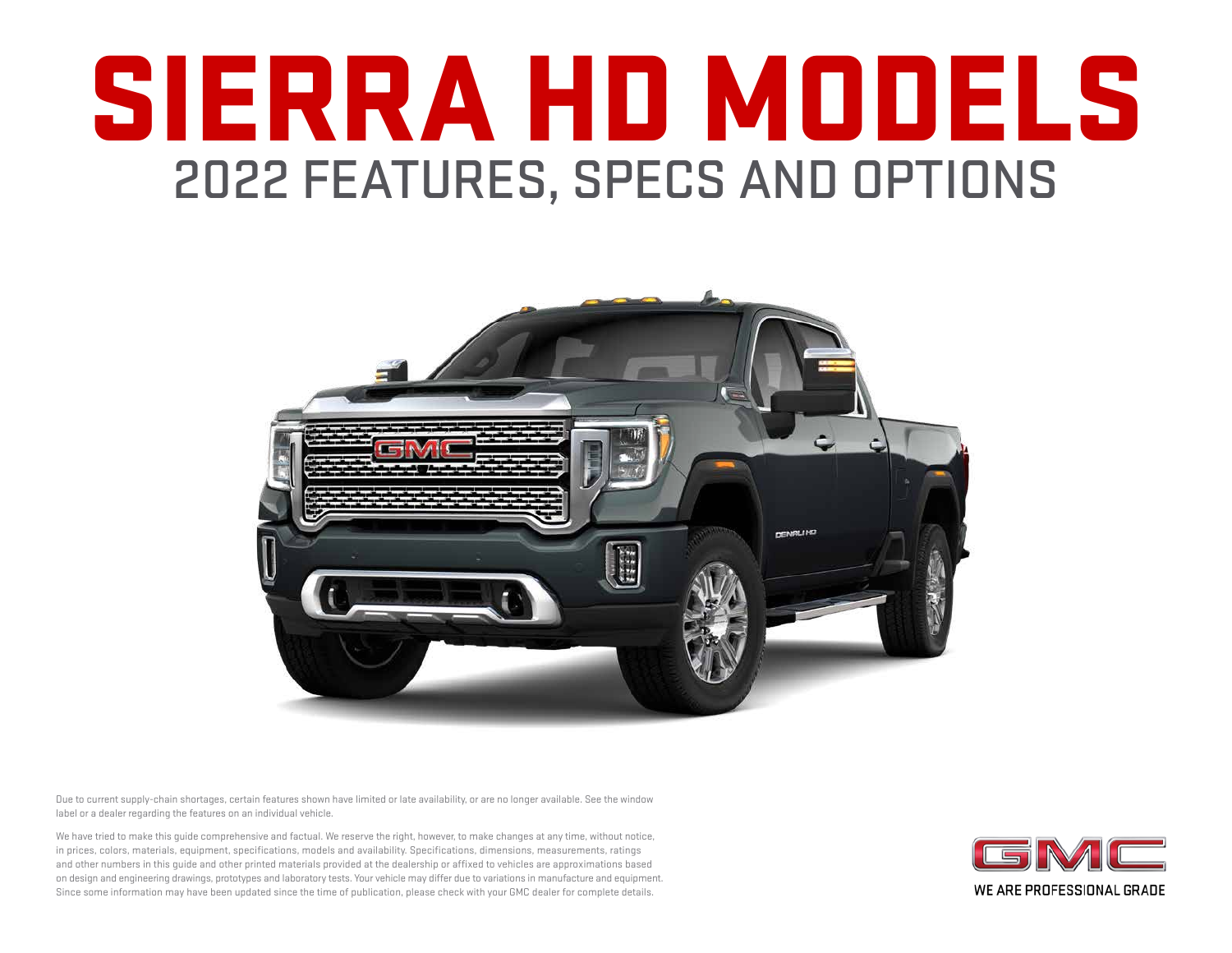# $2$   $\overline{2}$   $\overline{2}$   $\overline{2}$   $\overline{2}$   $\overline{2}$   $\overline{2}$   $\overline{2}$   $\overline{2}$   $\overline{2}$   $\overline{2}$   $\overline{2}$   $\overline{2}$   $\overline{2}$   $\overline{2}$   $\overline{2}$   $\overline{2}$   $\overline{2}$   $\overline{2}$   $\overline{2}$   $\overline{2}$   $\overline{2}$   $\overline{2}$   $\overline{2}$   $\overline{2}$







SLT



AT4



| <b>YOUR SIERRA HD AWAITS</b>                                                                     |            |            |          |         |               |
|--------------------------------------------------------------------------------------------------|------------|------------|----------|---------|---------------|
| <b>KEY FEATURES</b><br>See your GMC dealer or gmc.com for more feature details and requirements. | <b>PRO</b> | <b>SLE</b> | 딚        | AT4     | <b>DENALI</b> |
| <b>EXTERIOR</b>                                                                                  |            |            |          |         |               |
| Vertical Trailering Mirrors (Power-Fold/-Extend on SLT, AT4 and Denali)                          |            |            |          |         |               |
| World's First Six-Function GMC MultiPro <sup>™</sup> Tailgate                                    | $\circ$    |            |          |         |               |
| MultiPro Audio System by KICKER®1 (Accessory)                                                    |            | $\circ$    | $\Omega$ | $\circ$ | O             |
| Spray-on Bedliner                                                                                | $\Omega$   | $\circ$    | $\Omega$ |         |               |
| 12 Cargo Bed Tie-Downs                                                                           |            |            |          |         |               |
| Front Recovery Hooks <sup>2</sup>                                                                |            |            |          |         |               |
| Side Bed Steps                                                                                   |            |            |          |         |               |
| CornerStep Rear Bumper                                                                           |            |            |          |         |               |
| <b>LED Fog Lamps</b>                                                                             |            | $\circ$    |          |         |               |
| LED Roof Marker Lamps (Standard on All 3500 HD Dual<br>Rear Wheel [DRW] Models]                  | O          | $\circ$    | $\Omega$ | $\circ$ |               |

LED Wheel Arch Lamps ● ● ● ● ●

Power-Retractable Assist Steps With LED Perimeter Lighting  $\begin{vmatrix} - & \end{vmatrix}$  -  $\begin{vmatrix} - & \end{vmatrix}$  -  $\begin{vmatrix} - & \end{vmatrix}$  0

 $\bullet$  Standard  $\bullet$  Available — Not Available

Due to current supply-chain shortages, certain features shown have limited or late availability, or are no longer available. See the window label or a dealer regarding<br>the features on an individual vehicle.

<sup>1</sup>Non-GM warranty. Limited warranty by KICKER®, 3 years/36,000 miles, whichever comes first. For more information, contact your dealer. <sup>2</sup>To avoid the risk of injury, never use recovery hooks to tow a vehicle. For more information, see the Recovery Hooks section of the vehicle Owner's Manual.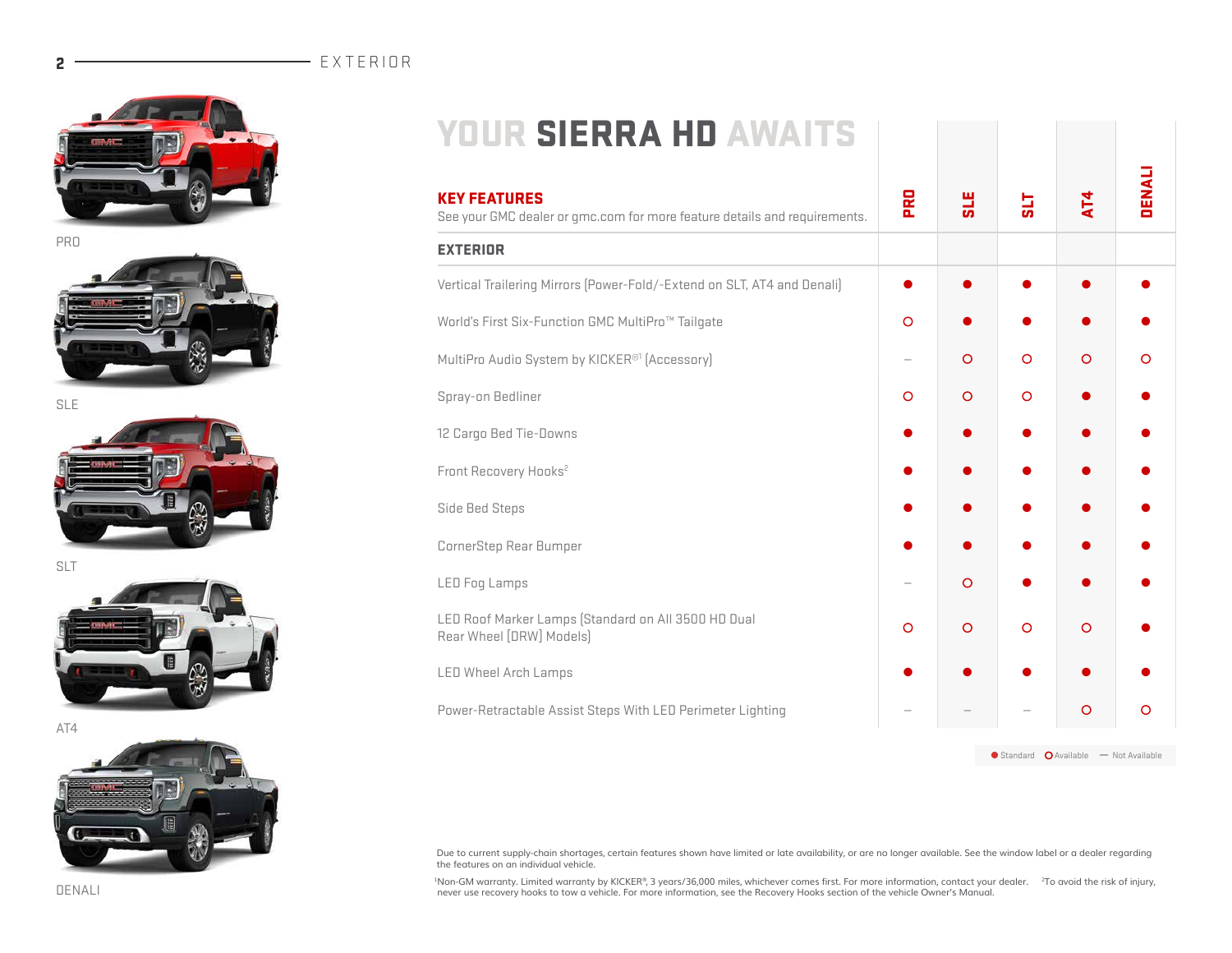# 3 INTERIOR







SLT



AT4



| <b>YOUR SIERRA HD AWAITS</b> |  |  |  |
|------------------------------|--|--|--|
|                              |  |  |  |

| <b>KEY FEATURES</b><br>See your GMC dealer or gmc.com for more feature details and requirements. | PRO | <b>SLE</b>     | 귾        | AT4     | <b>DENAI</b> |  |
|--------------------------------------------------------------------------------------------------|-----|----------------|----------|---------|--------------|--|
| <b>INTERIOR</b>                                                                                  |     |                |          |         |              |  |
| 40/20/40 Front Bench Seat                                                                        |     |                |          |         |              |  |
| <b>Heated and Ventilated Front Bucket Seats</b>                                                  |     |                | $\Omega$ |         |              |  |
| Heated Leather-Wrapped Steering Wheel                                                            |     | O <sup>1</sup> |          |         |              |  |
| Rear Air Vents (Double Cab and Crew Cab Models)                                                  |     |                |          |         |              |  |
| Rear Seatback Storage                                                                            |     | $\circ$        |          |         |              |  |
| Premium Floor Liners With Removable Carpet Inserts                                               |     |                | $\circ$  |         | $\circ$      |  |
| Bose® Premium Audio System With Richbass Woofer                                                  |     |                | $\circ$  | $\circ$ |              |  |

 $\bullet$  Standard  $\bullet$  Available — Not Available

Due to current supply-chain shortages, certain features shown have limited or late availability, or are no longer available. See the window label or a dealer regarding<br>the features on an individual vehicle.

1Feature will not function on certain models without dealer retrofit. See dealer for details.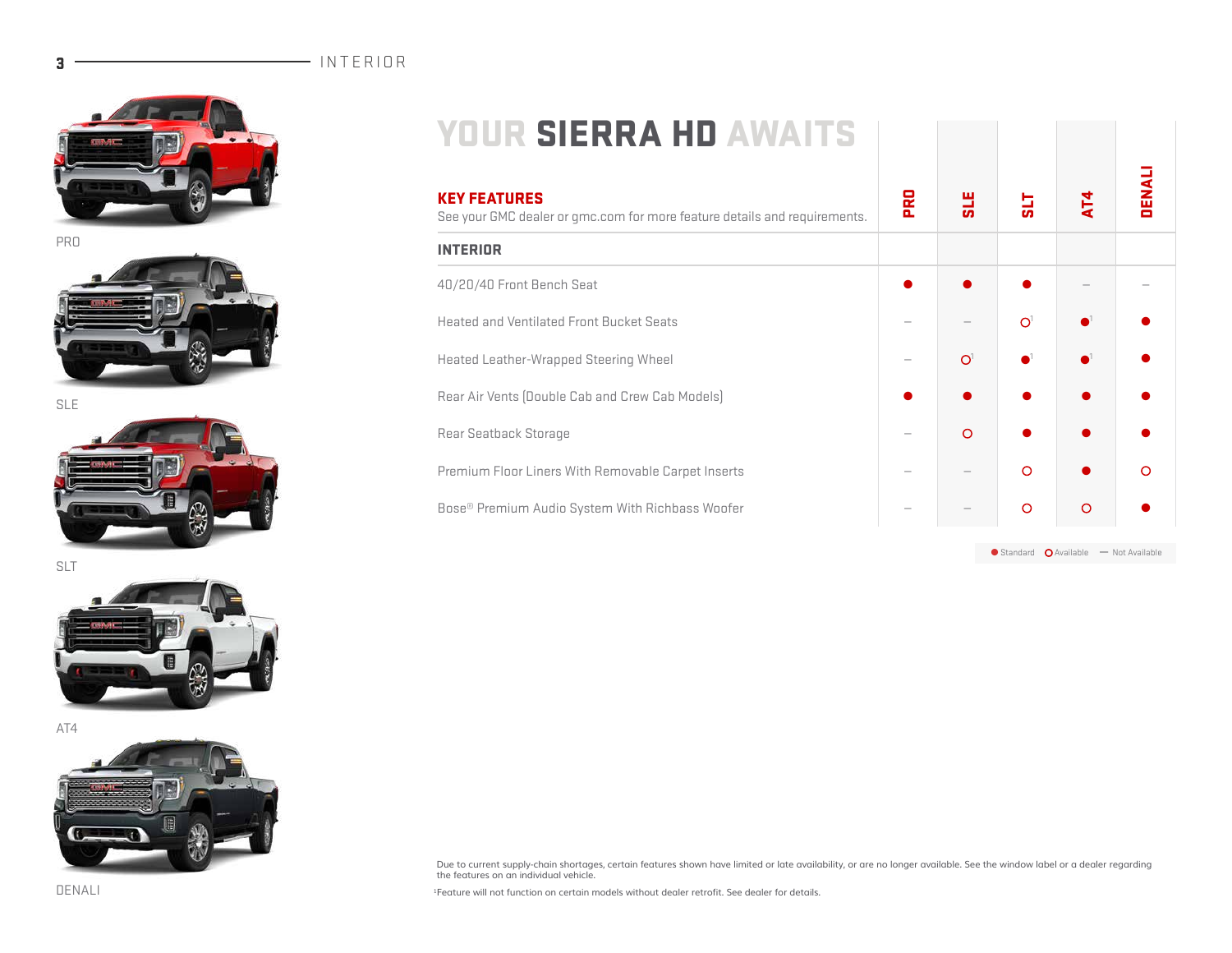# 4 CAPABILITY







SLT



AT4



| <b>YOUR SIERRA HD AWAITS</b>                                                                     |            |            |          |          |         |
|--------------------------------------------------------------------------------------------------|------------|------------|----------|----------|---------|
| <b>KEY FEATURES</b><br>See your GMC dealer or qmc.com for more feature details and requirements. | <b>PRO</b> | <b>HIS</b> | 귾        | AT4      | DENALI  |
| <b>CAPABILITY</b>                                                                                |            |            |          |          |         |
| 6.6L Gasoline V8 Engine With Direct Injection                                                    |            |            |          |          |         |
| <b>6.6L Duramax Turbo Diesel V8 Engine</b>                                                       | $\circ$    | $\circ$    | $\Omega$ | $\circ$  | $\circ$ |
| Allison <sup>®</sup> 10-Speed Automatic Transmission                                             | $\circ$    | $\circ$    | $\circ$  | $\circ$  | $\circ$ |
| All-Terrain Tires (Single Rear Wheel [SRW] Models Only]<br>[Standard on All 3500 HD SRW Models]  | $\Omega$   | $\Omega$   |          |          |         |
| Mud-Terrain <sup>1</sup> Tires (2500 Heavy Duty Models Only)                                     |            |            |          | $\Omega$ |         |
| Traction Select System With Tow/Haul Mode                                                        |            |            |          |          |         |
| Digital Variable Steering Assist                                                                 |            |            |          |          |         |
| <b>Duralife Brake Rotors</b>                                                                     |            |            |          |          |         |
| Automatic Locking Rear Differential                                                              |            |            |          |          |         |

AutoTrac Transfer Case (2-Speed Active) — ● ● ● ●

 $\bullet$  Standard  $\bullet$  Available  $\bullet$  Not Available

Due to current supply-chain shortages, certain features shown have limited or late availability, or are no longer available. See the window label or a dealer regarding<br>the features on an individual vehicle.

1This tire has a reduction in conventional trailering capacity. Available on 2500 Heavy Duty models only. See your dealer for details.

DENALI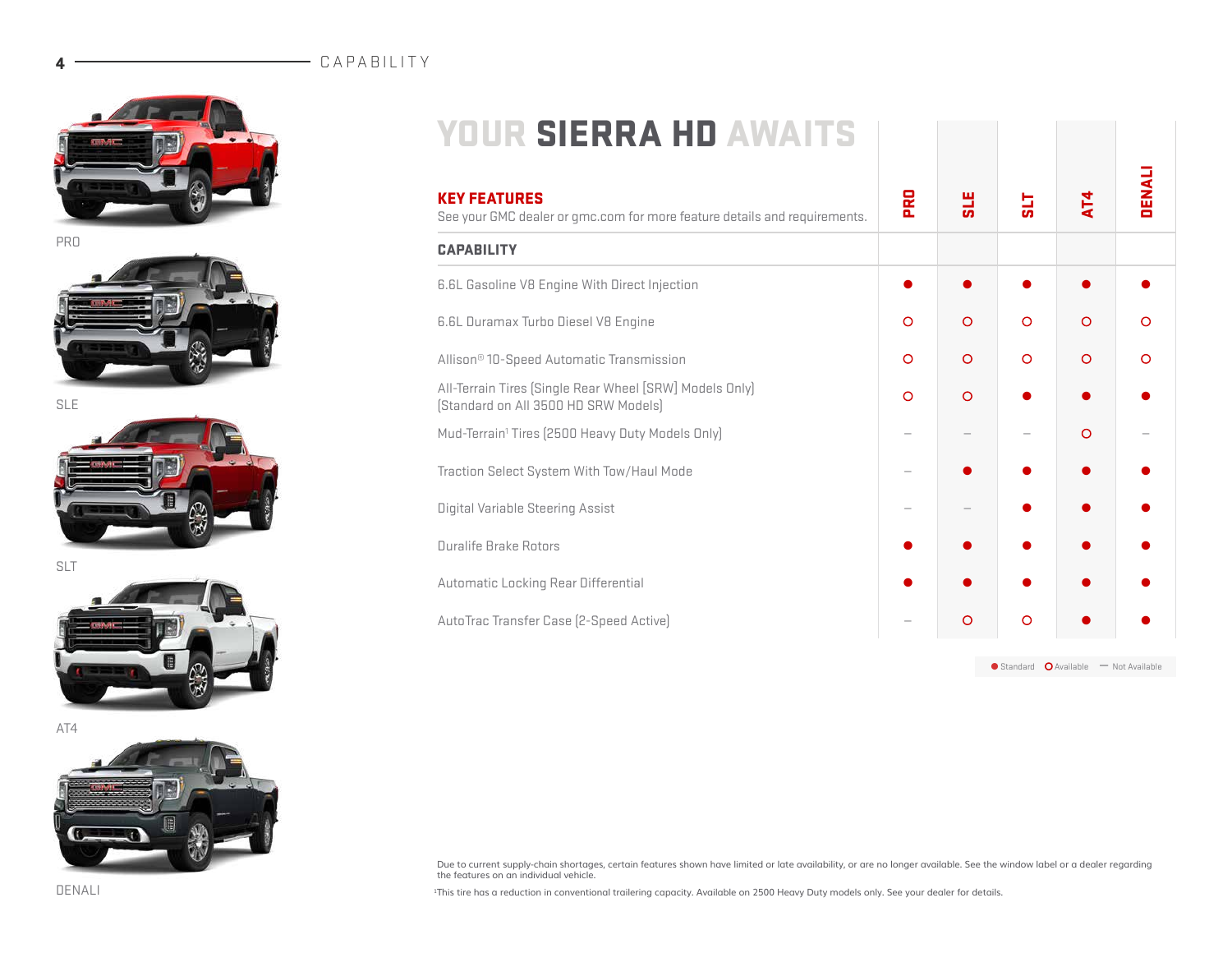# 5 - SAFETY AND TECHNOLOGY



**PRO** 



SLT



AT4



| <b>YOUR SIERRA HD AWAITS</b>                                                                                                              |            |            |         |         |               |
|-------------------------------------------------------------------------------------------------------------------------------------------|------------|------------|---------|---------|---------------|
| <b>KEY FEATURES</b><br>See your GMC dealer or gmc.com for more feature details and requirements.                                          | <b>PRO</b> | <b>SLE</b> | 딣       | AT4     | <b>DENALI</b> |
| <b>SAFETY AND TECHNOLOGY</b>                                                                                                              |            |            |         |         |               |
| ProGrade <sup>™</sup> Trailering System With In-Vehicle Trailering App <sup>1</sup>                                                       |            | $\circ$    |         |         |               |
| Extended-Hold Hill Start Assist                                                                                                           |            |            |         |         |               |
| Multicolor 15" Diagonal Head-Up Display                                                                                                   |            |            |         | $\circ$ | O             |
| Rear Camera Mirror <sup>2</sup>                                                                                                           |            |            |         | $\circ$ | O             |
| High Definition Surround Vision <sup>2</sup> With 2 Trailer-View Camera Provisions                                                        |            |            | $\circ$ | $\circ$ |               |
| Bed View Camera <sup>2</sup> (Double Cab and Crew Cab Models)                                                                             | $\circ$    | $\circ$    | $\circ$ | $\circ$ |               |
| Front and Rear Park Assist <sup>2</sup> (Features Will Not Function on Certain Models<br>Without Dealer Retrofit; See Dealer for Details) | $\circ$    | $\circ$    | $\circ$ | $\circ$ |               |
| Lane Change Alert With Side Blind Zone Alert <sup>2</sup>                                                                                 | $\circ$    | $\circ$    | $\circ$ | $\circ$ |               |
| Lane Departure Warning <sup>2</sup>                                                                                                       |            | $\circ$    | $\circ$ | $\circ$ |               |
| Forward Collision Alert <sup>2</sup>                                                                                                      | $\circ$    | $\circ$    | $\circ$ | $\circ$ |               |
| Safety Alert Seat <sup>2</sup>                                                                                                            |            |            | $\circ$ | $\circ$ |               |

Wireless Charging<sup>3</sup>  $0$   $0$ 

 $\bullet$  Standard  $\bullet$  Available — Not Available

Due to current supply-chain shortages, certain features shown have limited or late availability, or are no longer available. See the window label or a dealer regarding the features on an individual vehicle.

<sup>1</sup>App functionality and features vary with vehicle equipment and trim level. Data connection may be required. Some features require active service plan and working<br>electrical system. User terms and limitations apply. <sup>2</sup>S manner. Read the vehicle Owner's Manual for important feature limitations and information. If he system wirelessly charges one compatible mobile device. Some phones<br>have built-in wireless charging technology and others req or consult your carrier.

DENALI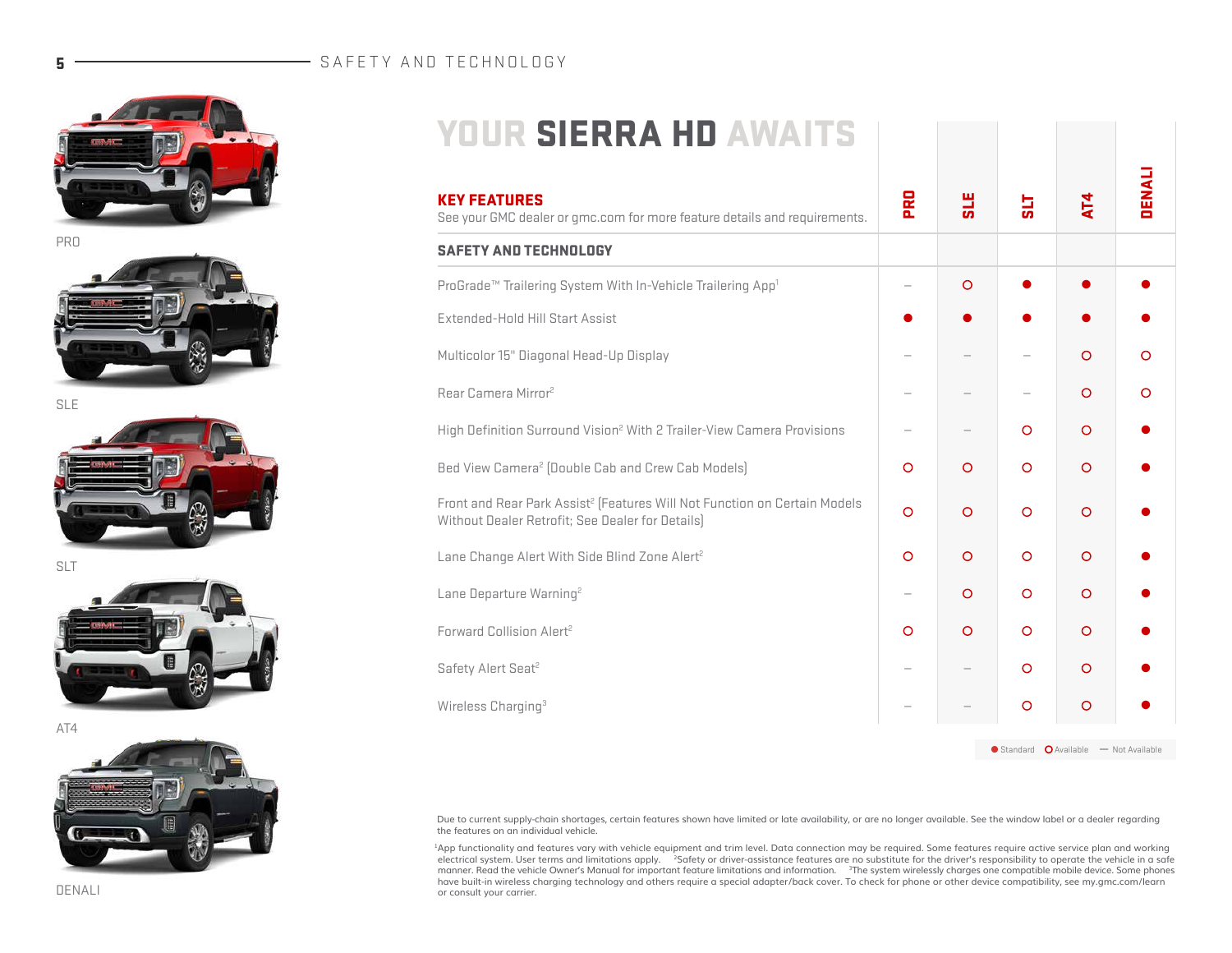# 6 - SAFETY AND TECHNOLOGY



**PRO** 



SLE



SLT



AT4



|--|

| <b>KEY FEATURES</b><br>See your GMC dealer or gmc.com for more feature details and requirements. | 몵 |   | o. | Ě |  |
|--------------------------------------------------------------------------------------------------|---|---|----|---|--|
| SAFETY AND TECHNOLOGY CONTINUED                                                                  |   |   |    |   |  |
| Apple CarPlay® <sup>1</sup> Compatibility (Wireless on SLT, AT4 and Denali)                      |   |   |    |   |  |
| Android Auto™ <sup>2</sup> Compatibility (Wireless on SLT, AT4 and Denali)                       |   |   |    |   |  |
| Sirius XM® <sup>3</sup> (With Platinum Plan 3-Month Trial Subscription)                          | ∩ |   |    |   |  |
| SiriusXM With 360L <sup>4</sup> (With Platinum Plan 3-Month Trial Subscription)                  |   | O |    |   |  |

 $\bullet$  Standard  $\bullet$  Available — Not Available

DENALI

Due to current supply-chain shortages, certain features shown have limited or late availability, or are no longer available. See the window label or a dealer regarding the features on an individual vehicle.

1Vehicle user interface is a product of Apple® and its terms and privacy statements apply. Requires compatible iPhone® and data plan rates apply. Apple CarPlay, Siri, iPhone and Apple Music are trademarks of Apple, Inc., registered in the U.S. and other countries. <sup>2</sup>Vehicle user interface is a product of Google and its terms and privacy statements apply. Requires the Android Auto app on Google Play and a compatible Android smartphone. Data plan rates apply. You can check which smartphones are compatible at g.co/androidauto/requirements. Android, Google Play and Android Auto are trademarks of Google LLC. 3If you decide to continue service after your trial, your selected subscription plan will automatically renew thereafter. You will be charged at then-current rates. Fees and taxes apply. To cancel,<br>you must call SiriusXM at 1-866-635-2349. See Siriu ©2022 SiriusXM Radio, Inc. All rights reserved. 4Some features, including streaming content and listening recommendations, require GM connected vehicle services. GM connected vehicle services vary by vehicle model and require active service plan, working electrical system, cell reception and GPS signal. See onstar.com for details and limitations.

DENALI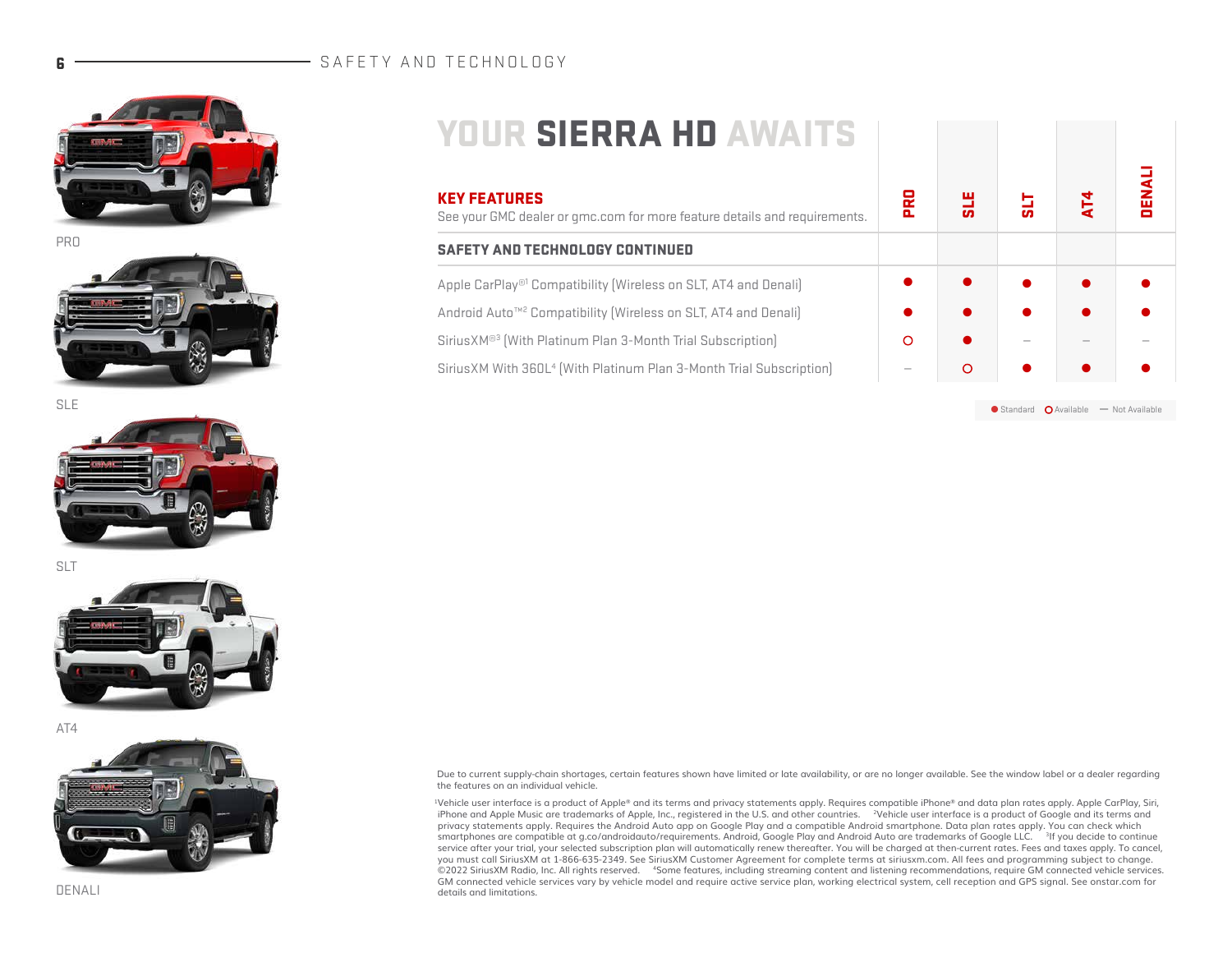### **PACKAGES**









SLT



 $\triangle T\Delta$ 



# YOUR SIERRA HD AWAITS

#### SELECT PACKAGES

See your GMC dealer or gmc.com for more package details and requirements.

### PRO

CONVENIENCE PACKAGE Includes keyless entry, EZ-Lift Tailgate (power-lock and -release), tinted glass, LED cargo bed lighting, rear-window defogger, cruise control and outside power-adjustable vertical trailering mirrors with heated upper glass; Regular Cab also includes power windows (express-up/-down driver and express-down passenger) and power door locks

1SA DRIVER ALERT PACKAGE Includes Front and Rear Park Assist<sup>1</sup> (features will not function on certain models without dealer retrofit; see dealer for details), Lane Change Alert with Side Blind Zone Alert,<sup>1</sup> Rear Cross Traffic Alert<sup>1</sup> and perimeter lighting

**1SA SAFETY CONFIDENCE PACKAGE** Includes Forward Collision Alert,<sup>1</sup> Automatic Emergency Braking,1 cruise control, steering wheel audio controls and 4.2" diagonal Driver Information Center with color display

### SLE

SLE CONVENIENCE PACKAGE Includes dual-zone climate control, 10-way power driver seat including power lumbar, heated driver and front outboard passenger seats,<sup>2</sup> heated steering wheel,<sup>2</sup> manual-tilt and -telescoping steering column, rear-window defogger, keyless open and start, steering-column lock, remote start, content theft alarm, front 40/20/40 split bench with under-seat storage on Crew Cab and Double Cab models, 2 charge-only USB ports<sup>3</sup> for second row, LED cargo bed lighting, rear auxiliary 12-volt power outlet and fog lamps; Single Rear Wheel (SRW) models also include roof marker lamps and rear wheelhouse liners (limited availability)

SLE VALUE PACKAGE Includes SLE Convenience Package and spray-on bedliner (Crew Cab and Double Cab models)

SLE PREFERRED PACKAGE Includes 120-volt power outlet, 120-volt bed-mounted power outlet, 8" diagonal Premium GMC Infotainment System,<sup>4</sup> SiriusXM with 360L<sup>s</sup> (with Platinum Plan 3-month trial subscription), High Definition Rear Vision Camera,12 USB ports,<sup>3</sup> Hitch Guidance with Hitch View,<sup>1</sup> in-vehicle Trailering App,<sup>6</sup> Universal Home Remote, rear sliding power window (Crew Cab and Double Cab models) and cloth Rear-Seat Storage Package (Crew Cab models)

SLE REMOTE START PACKAGE Includes remote start and rear-window defogger

### SLT

SLT CONVENIENCE PACKAGE Includes bucket seats with center console, ventilated front seats,<sup>2</sup> rear sliding power window, Universal Home Remote, 2 USB ports<sup>3</sup> (inside console with bucket seats) with auxiliary input; Single Rear Wheel (SRW) models also include LED roof marker lamps

SLT PREFERRED PACKAGE Includes Bed View Camera,<sup>1</sup> High Definition Surround Vision<sup>1</sup> with 2 auxiliary trailer-view camera provisions, 8" diagonal Premium GMC Infotainment System<sup>4</sup> with Navigation,<sup>7</sup> Bose Premium Audio System with Richbass woofer and wireless charging<sup>8</sup>

SLT PREMIUM PACKAGE Includes SLT Convenience Package; SLT Preferred Package; Driver Alert Package I; spray-on bedliner; 6" rectangular, cab-length chrome assist steps (Crew Cab models only); and 6" rectangular chrome assist steps (Double Cab models only)

Due to current supply-chain shortages, certain features shown have limited or late availability, or are no longer available. See the window label or a dealer regarding the features on an individual vehicle.

1Safety or driver-assistance features are no substitute for the driver's responsibility to operate the vehicle in a safe manner. Read the vehicle Owner's Manual for important feature limitations and information. <sup>2</sup>Feature will not function on certain models without dealer retrofit. See dealer for details. <sup>3</sup>Not compatible<br>with all devices. <sup>4</sup>Functionality varies by model. Full func <sup>5</sup>Some features, including streaming content and listening recommendations, require GM connected vehicle services. GM connected vehicle services vary by vehicle model and require active service plan, working electrical system, cell reception and GPS signal. See onstar.com for details and limitations. 6App functionality and features vary with vehicle equipment and trim level. Data connection may be required. Some features require active service plan and working electrical system. User terms and limitations apply. <sup>7</sup>Map coverage available in the United States, Puerto Rico and Canada. <sup>8</sup>The system wirelessly charges one compatible mobile device. Some phones have built-in wireless charging technology and others require a special adapter/back cover. To check for phone or other device compatibility, see my.gmc.com/learn or consult your carrier.

DENALI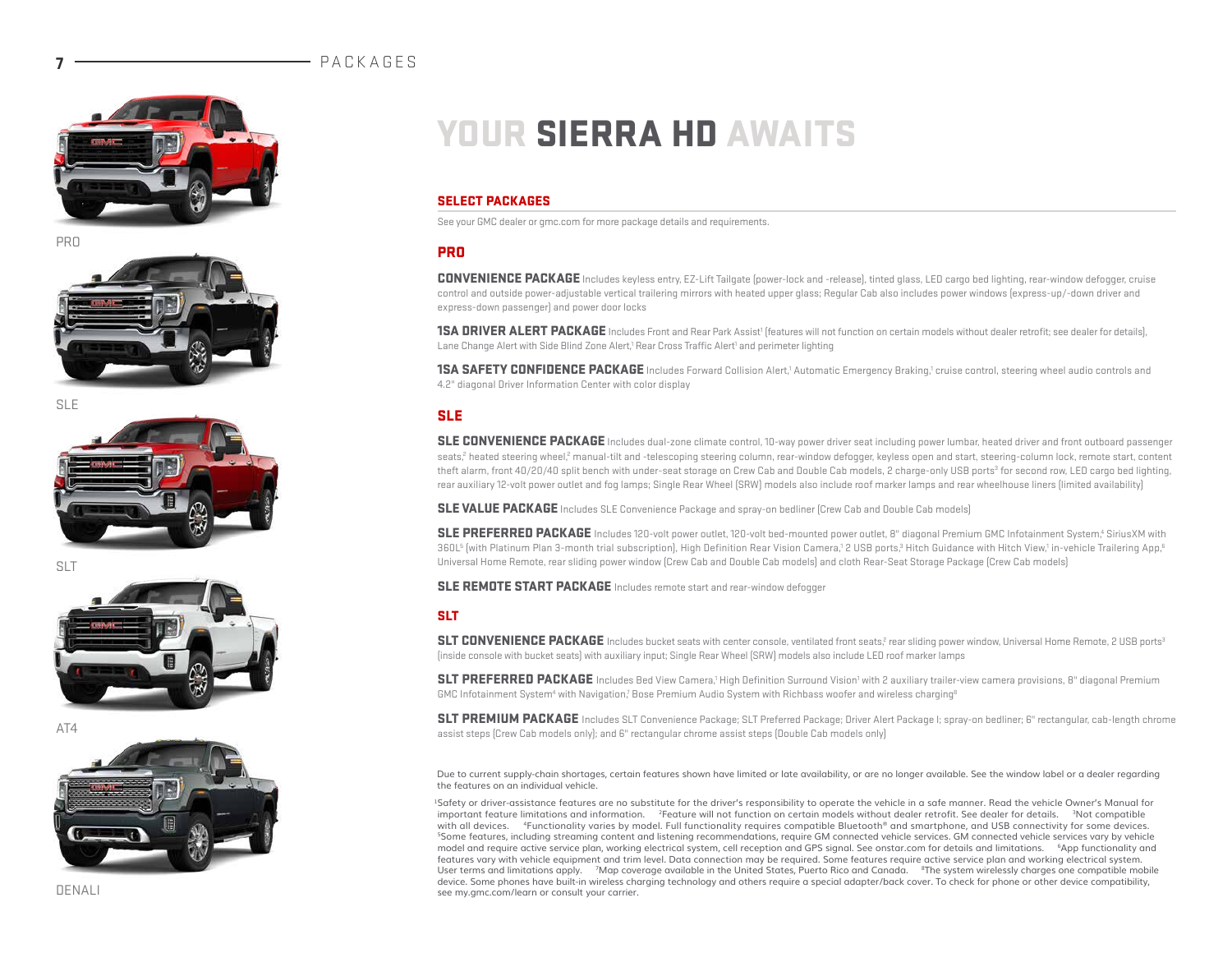### **PACKAGES**









SLT



 $\triangle T\Delta$ 



# YOUR SIERRA HD AWAITS

### SELECT PACKAGES CONTINUED

See your GMC dealer or gmc.com for more package details and requirements.

### AT4

AT4 PREFERRED PACKAGE Includes Bed View Camera,<sup>1</sup> High Definition Surround Vision<sup>1</sup> with 2 auxiliary trailer-view camera provisions, Universal Home Remote, rear sliding power window, 8" diagonal Premium GMC Infotainment System<sup>2</sup> with Navigation,<sup>3</sup> Bose Premium Audio System with Richbass woofer, roof marker lamps and wireless charging<sup>4</sup>

AT4 PREMIUM PLUS PACKAGE Includes AT4 Preferred Package, Driver Alert Package I, Driver Alert Package II, 20" machined aluminum wheels with high-gloss black accents, power sunroof, Technology Package and AT4 high-clearance steps

#### **DENALI**

**DENALI ULTIMATE PACKAGE** Includes Technology Package and power sunroof

DENALI BLACK DIAMOND EDITION Includes 6.6L Duramax Turbo Diesel engine, Ebony Twilight Metallic exterior color, Denali Ultimate Package, auxiliary trailer camera, MultiPro Audio System by KICKER®, premium front and rear floor liners with removable carpet inserts, Trailer Tire Pressure Monitoring System,<sup>e</sup> power-retractable assist steps with stainless-steel accents and LED perimeter lighting and 20" high-gloss black painted aluminum wheels (SRW models only)

### ADDITIONAL PACKAGES

DRIVER ALERT PACKAGE I1 Includes Front and Rear Park Assist (features will not function on certain models without dealer retrofit; see dealer for details), Lane Change Alert with Side Blind Zone Alert, Rear Cross Traffic Alert and perimeter lighting (available on SLE, SLT and AT4)

DRIVER ALERT PACKAGE II1 Includes Forward Collision Alert, Lane Departure Warning, Automatic Emergency Braking, IntelliBeam—auto high beams and Following Distance Indicator (available on SLE, SLT and AT4)

TECHNOLOGY PACKAGE Includes Rear Camera Mirror,<sup>1</sup> 8" digital Driver Information Center (AT4 models) and multicolor 15" diagonal Head-Up Display (available on AT4 and Denali)

X31 OFF-ROAD AND PROTECTION PACKAGE Includes off-road suspension with twin-tube Rancho® shocks, Hill Descent Control, skid plates, spray-on bedliner, all-weather floor liners, X31 badge on bed, plus either 18" 6-spoke machined aluminum wheels with Dark Gray Metallic accents and all-terrain blackwall tires on SLE or 20" 6-spoke machined aluminum wheels with Bright Silver accents and all-terrain blackwall tires on SLT (available on SRW Double Cab and Crew Cab SLE and SLT)

X31 OFF-ROAD PACKAGE Requires 4WD model. Includes off-road suspension with twin-tube Rancho shocks, Hill Descent Control, skid plates and X31 hard badge on bed. Not available with Dual Rear Wheel (DRW) models (available on SRW Pro, SLE and SLT).

SNOW PLOW PREP/CAMPER PACKAGE Requires 4WD model. Includes 220-amp alternator, increased front GAWR, skid plates, pass-through dash grommet hole and roof emergency light provisions (available on all trims).

**GOOSENECK/FIFTH-WHEEL PREP PACKAGE** Includes hitch platform with tray to accept ball, stamped bed holes with removable caps installed, integrated trailer brake controller on Pro models and bed-mounted 7-pin trailer harness. Additional package content including Bed View Camera<sup>1</sup> and spray-on bedliner varies by trim. See your dealer or gmc.com for more details (available on all trims).

#### **HEAVY-DUTY FRONT SPRING/CAMPER PACKAGE** Includes increased front GAWR (available on all trims)

Due to current supply-chain shortages, certain features shown have limited or late availability, or are no longer available. See the window label or a dealer regarding the features on an individual vehicle.

1Safety or driver-assistance features are no substitute for the driver's responsibility to operate the vehicle in a safe manner. Read the vehicle Owner's Manual for important feature limitations and information. 2Functionality varies by model. Full functionality requires compatible Bluetooth and smartphone, and USB connectivity for some devices. <sup>3</sup>Map coverage available in the United States, Puerto Rico and Canada. <sup>4</sup>The system wirelessly charges one compatible mobile device. Some phones have built-in wireless charging technology and others require a special adapter/back cover. To check for phone or other device compatibility, see my.gmc.com/learn or consult your carrier. <sup>5</sup>Non-GM warranty. Limited warranty by KICKER®, 3 years/36,000 miles, whichever comes first. For more information, contact your dealer. <sup>6</sup>Requires available Trailer Tire Pressure Monitoring System and installation of trailer tire pressure monitor sensors.

DENALI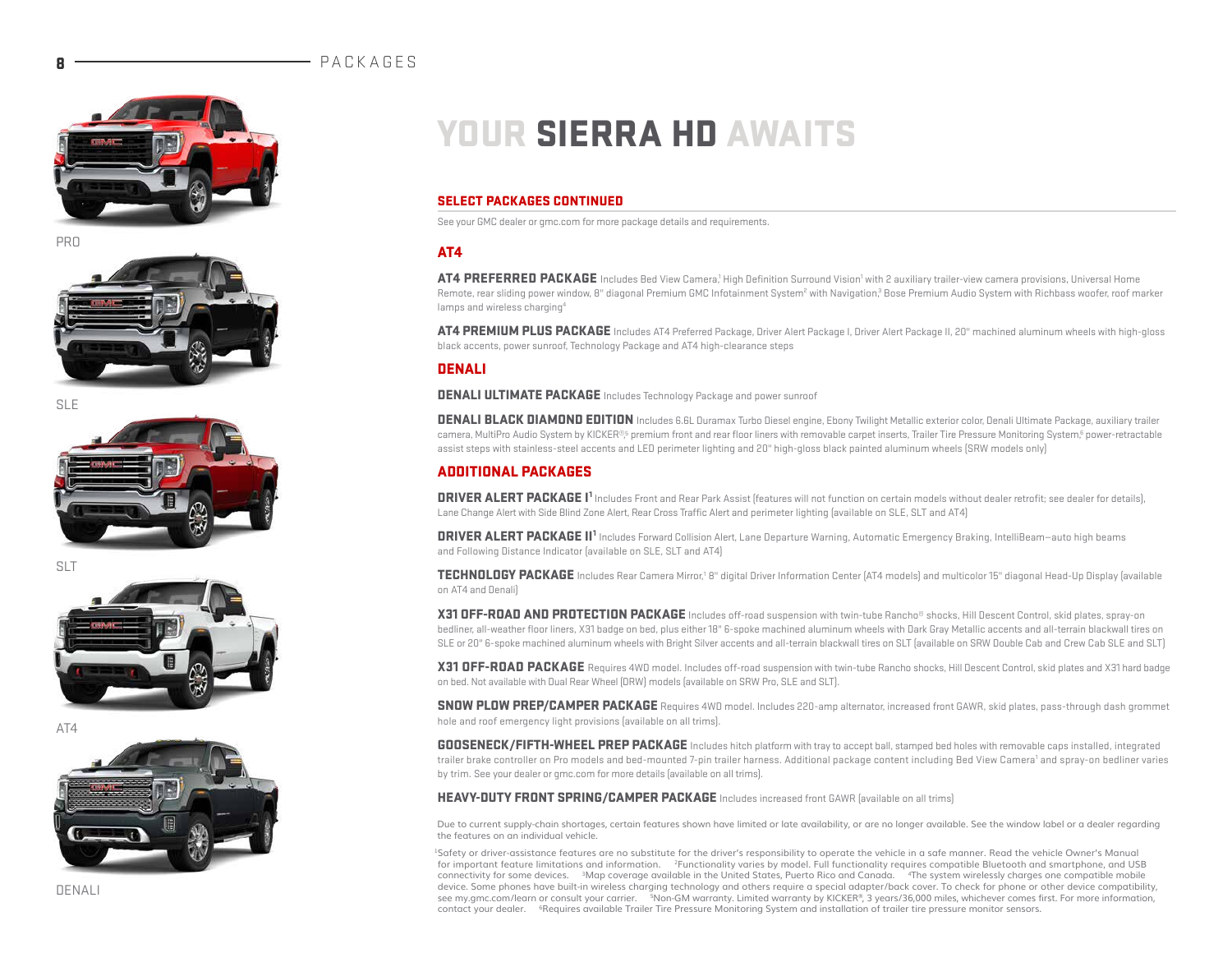## 9 **CAB AND BED CONFIGURATIONS**





SLE



SLT



AT4



# YOUR SIERRA HD AWAITS



REGULAR CAB LONG BED Available on Pro and SLE in single- or dual-rear-wheel configurations.



DOUBLE CAB STANDARD BED Available on Pro, SLE and 2500 HD SLT in single-rear-wheel configurations.



DOUBLE CAB LONG BED Available on Pro and SLE in single- or dual-rear-wheel configurations. Available on 2500 HD SLT in single-rear-wheel configuration only.



CREW CAB STANDARD BED Available on Pro, SLE, SLT, AT4 and Denali in single-rear-wheel configurations.



CREW CAB LONG BED Available on Pro, SLE, SLT and Denali in single- or dual-rear-wheel configurations. Available on AT4 in single-rear-wheel configuration only.

Due to current supply-chain shortages, certain features shown have limited or late availability, or are no longer available. See the window label or a dealer regarding the features on an individual vehicle.

DENALI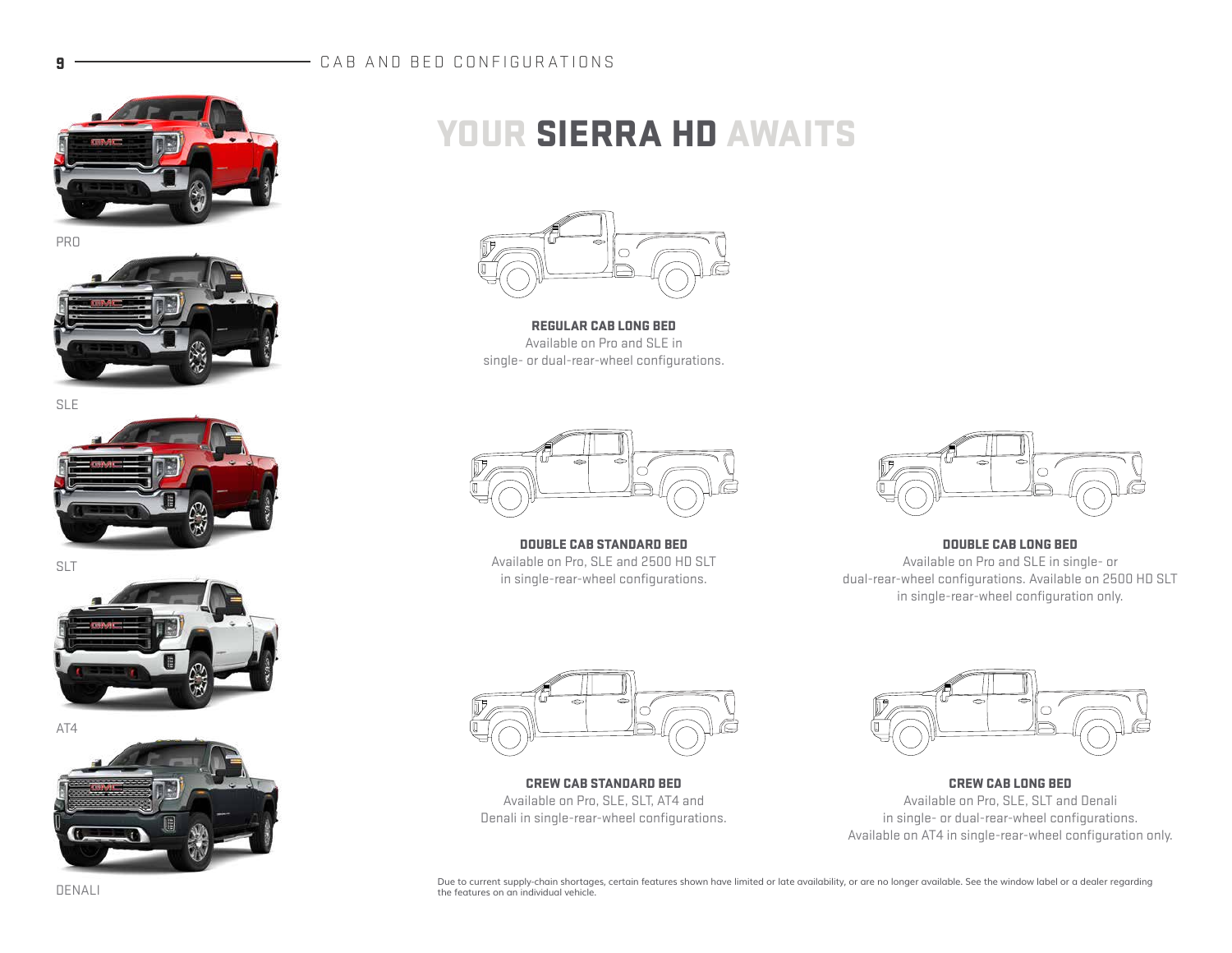# YOUR SIERRA HD AWAITS

#### 6.6L DURAMAX TURBO DIESEL V8 ENGINE SPECIFICATIONS

| <b>MODEL</b>    | CAB         | <b>BED</b> | <b>MAX</b><br><b>GVWR (LBS)<sup>1</sup></b> | <b>MAX</b><br><b>GCWR (LBS)<sup>2</sup></b> | <b>MAX</b><br><b>CONVENTIONAL</b><br><b>TRAILER WEIGHT</b><br><b>RATING (LBS)3</b> | <b>MAX</b><br><b>FIFTH-WHEEL</b><br><b>TRAILER WEIGHT</b><br><b>RATING [LBS]3</b> | <b>MAX</b><br><b>GOOSENECK</b><br><b>TRAILER WEIGHT</b><br><b>RATING [LBS]3</b> | <b>MAX PAYLOAD</b><br>$[LES]^4$ |
|-----------------|-------------|------------|---------------------------------------------|---------------------------------------------|------------------------------------------------------------------------------------|-----------------------------------------------------------------------------------|---------------------------------------------------------------------------------|---------------------------------|
|                 | Regular 2WD | Long       | 10,750                                      | 26,000                                      | 14,500                                                                             | 18,510                                                                            | 18,510                                                                          | 3,715                           |
|                 | Regular 4WD | Long       | 10,960                                      | 26,000                                      | 14,500                                                                             | 18,190                                                                            | 18,190                                                                          | 3,650                           |
|                 | Double 2WD  | Standard   | 10,900                                      | 26,000                                      | 14,500                                                                             | 18,200                                                                            | 18,200                                                                          | 3,561                           |
|                 | Double 4WD  | Standard   | 11,200                                      | 26,000                                      | 14,500                                                                             | 17,890                                                                            | 17,890                                                                          | 3,546                           |
| 2500            | Double 2WD  | Long       | 11,100                                      | 26,000                                      | 14,500                                                                             | 18,040                                                                            | 18,040                                                                          | 3,595                           |
|                 | Double 4WD  | Long       | 11,450                                      | 26,000                                      | 14,500                                                                             | 17,750                                                                            | 17,750                                                                          | 3,657                           |
|                 | Crew 2WD    | Standard   | 11,050                                      | 27,500                                      | 18,500                                                                             | 18,500                                                                            | 18,500                                                                          | 3,553                           |
|                 | Crew 4WD    | Standard   | 11,350                                      | 27,500                                      | 18,500                                                                             | 18,5005                                                                           | 18,5005                                                                         | 3,5636                          |
|                 | Crew 2WD    | Long       | 11,200                                      | 27,500                                      | 18,500                                                                             | 18,500                                                                            | 18,500                                                                          | 3,536                           |
|                 | Crew 4WD    | Long       | 11,550                                      | 27,500                                      | 18,500                                                                             | 18,500                                                                            | 18,500                                                                          | 3,597 <sup>7</sup>              |
|                 | Regular 2WD | Long       | 11,500                                      | 29,700                                      | 14,500                                                                             | 21,500                                                                            | 21,500                                                                          | 4,215                           |
|                 | Regular 4WD | Long       | 11,800                                      | 29,700                                      | 14,500                                                                             | 21,500                                                                            | 21,500                                                                          | 4,217                           |
|                 | Double 2WD  | Long       | 11,850                                      | 29,700                                      | 14,500                                                                             | 21,490                                                                            | 21,490                                                                          | 4,130                           |
|                 | Double 4WD  | Long       | 12,150                                      | 29,700                                      | 14,500                                                                             | 21,210                                                                            | 21,210                                                                          | 4.148                           |
| <b>3500 SRW</b> | Crew 2WD    | Standard   | 11,750                                      | 29,700                                      | 20,000                                                                             | 21,500                                                                            | 21,500                                                                          | 4,135                           |
|                 | Crew 4WD    | Standard   | 12,100                                      | 29,700                                      | 20,000                                                                             | $21,300^8$                                                                        | $21,300^8$                                                                      | 4.185 <sup>9</sup>              |
|                 | Crew 2WD    | Long       | 11,900                                      | 29.700                                      | 20,000                                                                             | 21,330                                                                            | 21,330                                                                          | 4,013                           |
|                 | Crew 4WD    | Long       | 12,250                                      | 29,700                                      | 20,000                                                                             | 21.04010                                                                          | 21.04010                                                                        | 4.07811                         |
|                 | Regular 2WD | Long       | 14,000                                      | 43,900                                      | 20,000                                                                             | 32,000                                                                            | 36,000 <sup>12</sup>                                                            | 6,523                           |
|                 | Regular 4WD | Long       | 14,000                                      | 40,000                                      | 20,000                                                                             | 31,760                                                                            | 31,760                                                                          | 6,196                           |
| <b>3500 DRW</b> | Double 2WD  | Long       | 14,000                                      | 40,000                                      | 20,000                                                                             | 31,500                                                                            | 31,500                                                                          | 6,059                           |
|                 | Double 4WD  | Long       | 14,000                                      | 40,000                                      | 20,000                                                                             | 31,340                                                                            | 31,340                                                                          | 5,777                           |
|                 | Crew 2WD    | Long       | 14,000                                      | 40,000                                      | 20,000                                                                             | 31,400                                                                            | 31,400                                                                          | 5,892                           |
|                 | Crew 4WD    | Long       | 14,000                                      | 40,000                                      | 20,000                                                                             | 31,18013                                                                          | 31,18013                                                                        | 5,662 <sup>14</sup>             |

<sup>1</sup>Maximum Gross Vehicle Weight Rating (GVWR). When properly equipped; includes weight of vehicle, passengers, cargo and equipment. <sup>2</sup>Gross Combination Weight Rating (GCWR) when properly equipped; includes weight of vehic combination, including the weight of driver, passengers, fuel, optional equipment and cargo in the vehicle and trailer. "Requires properly equipped vehicle. Maximum trailering ratings are intended for comparison purposes o a vehicle or use it for trailering, carefully review the trailering section of the Owner's Manual. The trailering capacity of your specific vehicle may vary. The weight of passengers, cargo and options or accessories may r vehicle on the label on the inside of the driver's doorjamb. <sup>5</sup>Denali max rating is 17,860 lbs. <sup>6</sup>AT4 max rating is 3,331 lbs. Denali max rating is 3,31 lbs. <sup>7</sup>AT4 max rating is 3,319 lbs. Max Trailering Package and gooseneck hitch. <sup>13</sup>Denali max rating is 30,990 lbs. <sup>14</sup>Denali max rating is 5,472 lbs.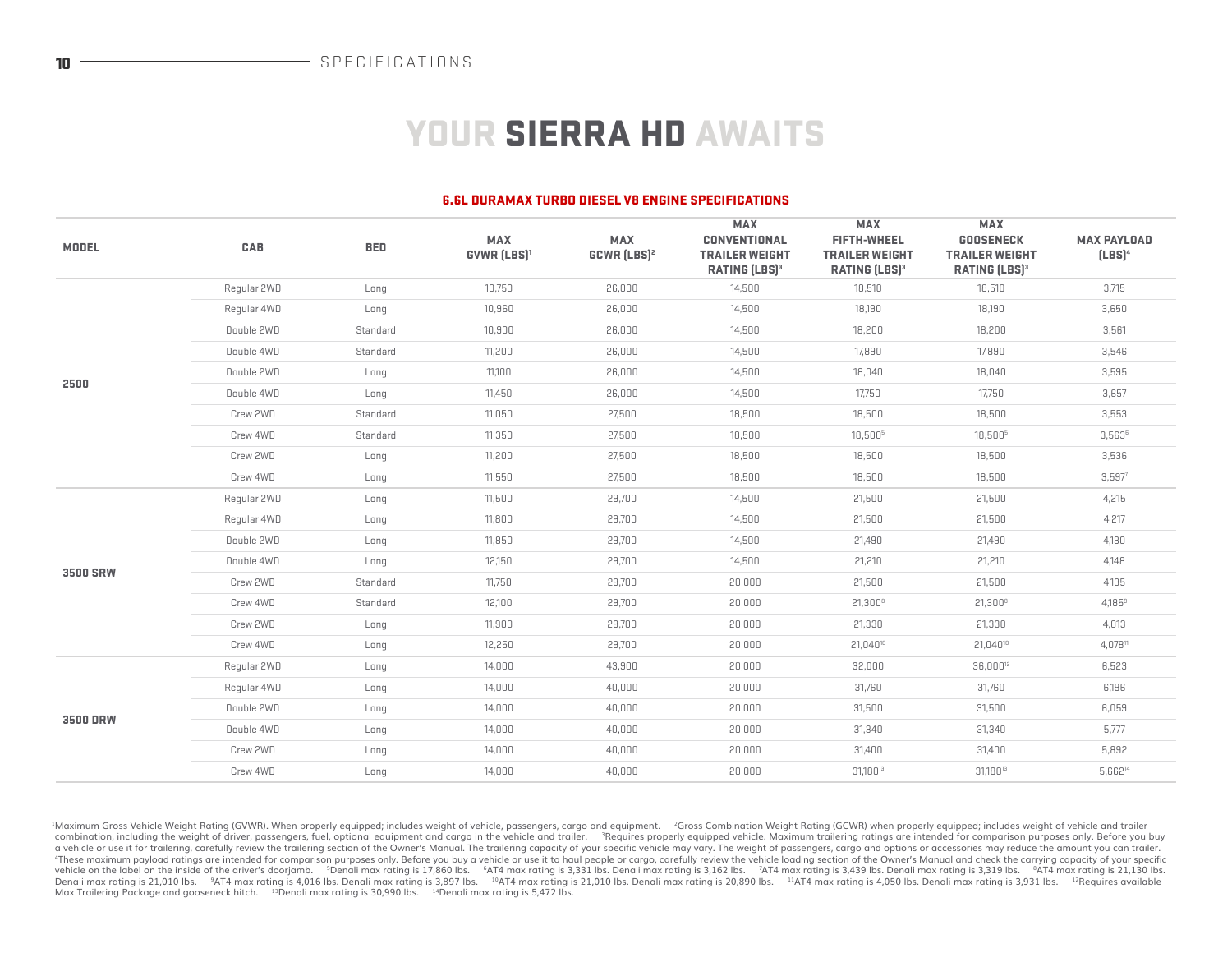# YOUR SIERRA HD AWAITS

#### 6.6L GASOLINE V8 ENGINE SPECIFICATIONS

| <b>MODEL</b>    | CAB         | <b>BED</b> | <b>MAX</b><br><b>GVWR (LBS)<sup>1</sup></b> | <b>MAX</b><br><b>GCWR (LBS)<sup>2</sup></b> | <b>MAX</b><br><b>CONVENTIONAL</b><br><b>TRAILER WEIGHT</b><br><b>RATING (LBS)3</b> | <b>MAX</b><br><b>FIFTH-WHEEL</b><br><b>TRAILER WEIGHT</b><br><b>RATING [LBS]3</b> | <b>MAX</b><br><b>GOOSENECK</b><br><b>TRAILER WEIGHT</b><br><b>RATING (LBS)3</b> | <b>MAX PAYLOAD</b><br>$[LES]^4$ |
|-----------------|-------------|------------|---------------------------------------------|---------------------------------------------|------------------------------------------------------------------------------------|-----------------------------------------------------------------------------------|---------------------------------------------------------------------------------|---------------------------------|
|                 | Regular 2WD | Long       | 10,150                                      | 24,000                                      | 14,500                                                                             | 17,370                                                                            | 17,370                                                                          | 3,979                           |
|                 | Regular 4WD | Long       | 10,450                                      | 24,000                                      | 14,500                                                                             | 17,060                                                                            | 17,060                                                                          | 3,965                           |
|                 | Double 2WD  | Standard   | 10,250                                      | 24,000                                      | 14,500                                                                             | 17,050                                                                            | 17,050                                                                          | 3,762                           |
|                 | Double 4WD  | Standard   | 10,550                                      | 24,000                                      | 14,500                                                                             | 16,740                                                                            | 16,740                                                                          | 3,747                           |
| 2500            | Double 2WD  | Long       | 10,400                                      | 24,000                                      | 14,500                                                                             | 16,930                                                                            | 16,930                                                                          | 3,792                           |
|                 | Double 4WD  | Long       | 10,750                                      | 24,000                                      | 14,500                                                                             | 16,650                                                                            | 16,650                                                                          | 3,854                           |
|                 | Crew 2WD    | Standard   | 10,350                                      | 24,000                                      | 14,500                                                                             | 16,940                                                                            | 16,940                                                                          | 3,751                           |
|                 | Crew 4WD    | Standard   | 10,650                                      | 24,000                                      | 14,500                                                                             | 16,6505                                                                           | 16,6505                                                                         | $3,760$ <sup>6</sup>            |
|                 | Crew 2WD    | Long       | 10,500                                      | 24,000                                      | 14,500                                                                             | 16,840                                                                            | 16,840                                                                          | 3,800                           |
|                 | Crew 4WD    | Long       | 10,850                                      | 24,000                                      | 14,500                                                                             | 16,550 <sup>7</sup>                                                               | 16,550 <sup>7</sup>                                                             | 3,8628                          |
|                 | Regular 2WD | Long       | 10,750                                      | 24,000                                      | 14,500                                                                             | 17,200                                                                            | 17,200                                                                          | 4,481                           |
|                 | Regular 4WD | Long       | 11,100                                      | 24,000                                      | 14,500                                                                             | 16,950                                                                            | 16,950                                                                          | 4,534                           |
|                 | Double 2WD  | Long       | 11,100                                      | 24,000                                      | 14,500                                                                             | 16,700                                                                            | 16,700                                                                          | 4,373                           |
|                 | Double 4WD  | Long       | 11,400                                      | 24,000                                      | 14,500                                                                             | 16,500                                                                            | 16,500                                                                          | 4,391                           |
| <b>3500 SRW</b> | Crew 2WD    | Standard   | 11,000                                      | 24,000                                      | 14,500                                                                             | 16,700                                                                            | 16,700                                                                          | 4,316                           |
|                 | Crew 4WD    | Standard   | 11,350                                      | 24,000                                      | 14,500                                                                             | $16,530^9$                                                                        | $16,530^{\circ}$                                                                | 4,365 <sup>10</sup>             |
|                 | Crew 2WD    | Long       | 11,150                                      | 24,000                                      | 14,500                                                                             | 16,700                                                                            | 16,700                                                                          | 4,333                           |
|                 | Crew 4WD    | Long       | 11,500                                      | 24,000                                      | 14,500                                                                             | 16,410 <sup>11</sup>                                                              | 16,410 <sup>11</sup>                                                            | 4,398 <sup>12</sup>             |
|                 | Reqular 2WD | Long       | 14,000                                      | 24,000                                      | 16,800                                                                             | 16,800                                                                            | 16,800                                                                          | 7,442                           |
|                 | Regular 4WD | Long       | 14,000                                      | 24,000                                      | 16,800                                                                             | 16,710                                                                            | 16,710                                                                          | 7,145                           |
| <b>3500 DRW</b> | Double 2WD  | Long       | 14,000                                      | 24,000                                      | 16,400                                                                             | 16,400                                                                            | 16,400                                                                          | 6,985                           |
|                 | Double 4WD  | Long       | 14,000                                      | 24,000                                      | 16,390                                                                             | 16,270                                                                            | 16,270                                                                          | 6,703                           |
|                 | Crew 2WD    | Long       | 14,000                                      | 24,000                                      | 16,300                                                                             | 16,200                                                                            | 16,200                                                                          | 6,894                           |
|                 | Crew 4WD    | Long       | 14,000                                      | 24,000                                      | 16,24013                                                                           | 16,120 <sup>14</sup>                                                              | 16,120 <sup>14</sup>                                                            | 6,61015                         |
|                 |             |            |                                             |                                             |                                                                                    |                                                                                   |                                                                                 |                                 |

<sup>1</sup>Maximum Gross Vehicle Weight Rating (GVWR). When properly equipped; includes weight of vehicle, passengers, cargo and equipment. <sup>2</sup>Gross Combination Weight Rating (GCWR) when properly equipped; includes weight of vehic combination, including the weight of driver, passengers, fuel, optional equipment and cargo in the vehicle and trailer. "Requires properly equipped vehicle. Maximum trailering ratings are intended for comparison purposes o a vehicle or use it for trailering, carefully review the trailering section of the Owner's Manual. The trailering capacity of your specific vehicle may vary. The weight of passengers, cargo and options or accessories may r vehicle on the label on the inside of the driver's doorjamb. <sup>5</sup>AT4 max rating is 16,380 lbs. Denali max rating is 16,260 lbs. <sup>4</sup>AT4 max rating is 16,260 lbs. <sup>4</sup>AT4 max rating is 3,514 lbs. Denali max rating is 3,395 lbs